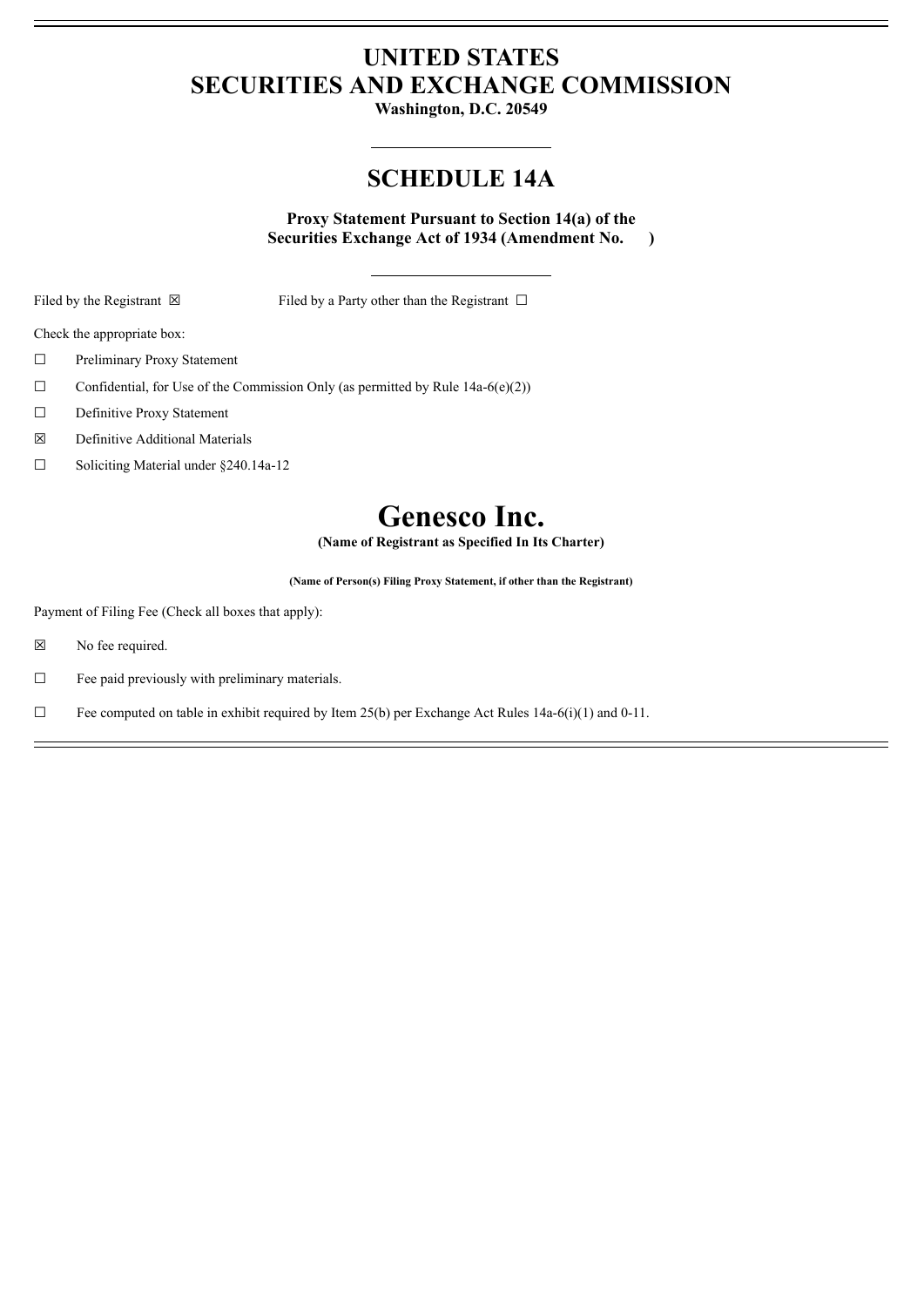

## **Online**

Go to **www.envisionreports.com/GCOB** or scan the QR code – login details are located in the shaded bar below.

| <b>Shareholder Meeting Notice</b> |  |
|-----------------------------------|--|
|                                   |  |

## **Important Notice Regarding the Availability of Proxy Materials for the Genesco Inc. Annual Meeting to be Held on June 23, 2022**

Under Securities and Exchange Commission rules, you are receiving this notice that the proxy materials for the annual shareholders' meeting are available on the Internet. Follow the instructions below to view the materials and vote online or request a copy. The items to be voted on and location of the annual meeting are on the reverse side. Your vote is important!

This communication presents only an overview of the more complete proxy materials that are available to you on the Internet. We encourage you to access and review all of the important information contained in the proxy materials before voting. The 2022 proxy statement and annual **report to shareholders are available at:**

# **www.envisionreports.com/GCOB**

**Easy Online Access – View your proxy materials and vote.**



- **Step 1:** Go to **www.envisionreports.com/GCOB.**
- **Step 2:** Click on **Cast Your Vote or Request Materials.**
- **Step 3:** Follow the instructions on the screen to log in.
- **Step 4:** Make your selections as instructed on each screen for your delivery preferences.
- **Step 5:** Vote your shares.

When you go online, you can also help the environment by consenting to receive electronic delivery of future materials.



Obtaining a Copy of the Proxy Materials - If you want to receive a copy of the proxy materials, you must request one. There is no charge to you for requesting a copy. Please make your request as instructed on the reverse side on or before by June 13, 2022 **to facilitate timely delivery.**

 $2NOT$  +

**03N1SA**